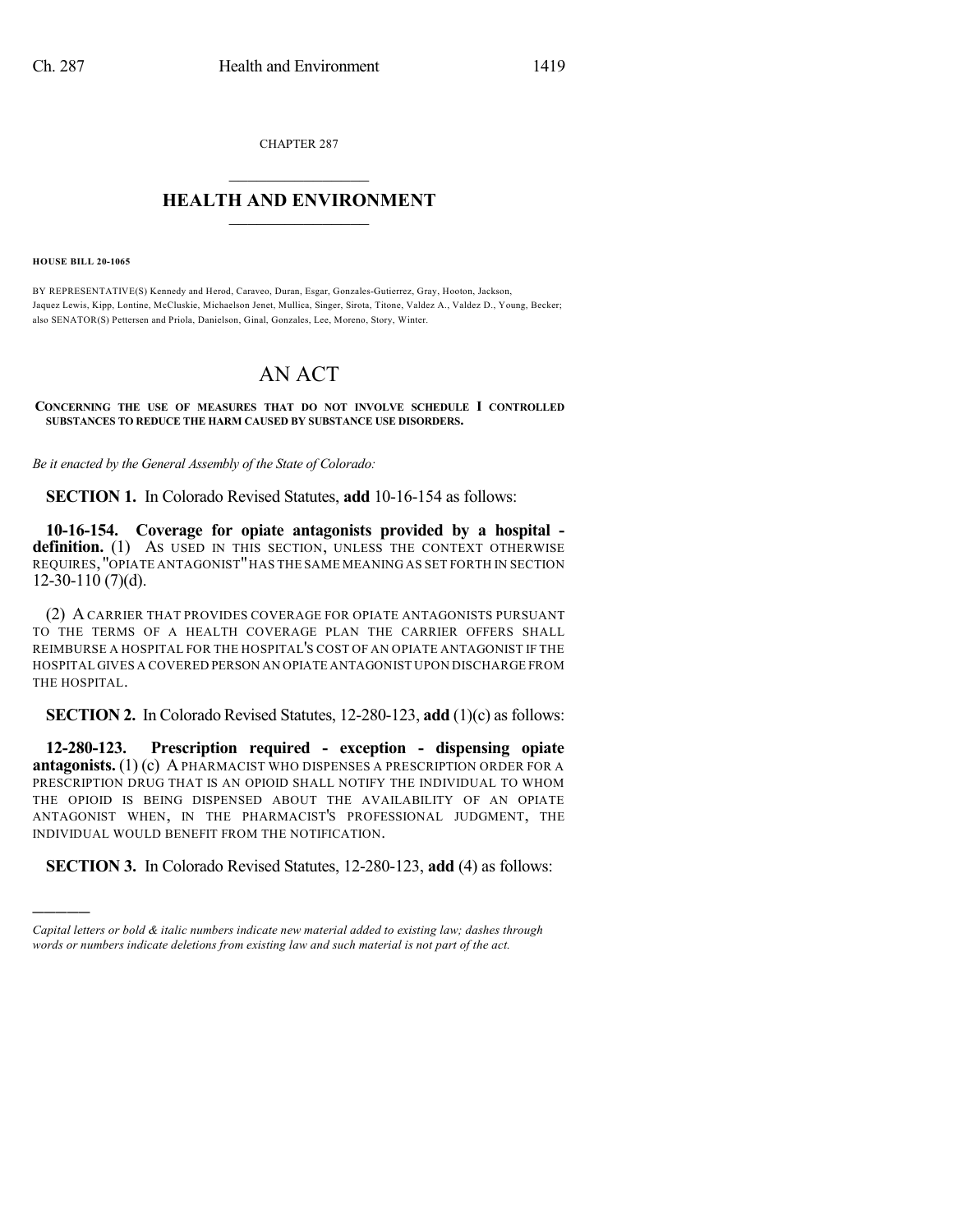**12-280-123. Prescriptionrequired- exception-dispensingopiateantagonists -selling nonprescription syringes and needles.** (4) A PHARMACIST OR PHARMACY TECHNICIAN MAY SELL A NONPRESCRIPTION SYRINGE OR NEEDLE TO ANY PERSON.

**SECTION 4.** In Colorado Revised Statutes, 13-21-108.7, **amend** (3)(a) as follows:

**13-21-108.7. Persons rendering emergency assistance through the administration of an opiate antagonist - limited immunity - legislative declaration - definitions.** (3) **General immunity.** (a) A person, other than a health care provider or a health care facility, who acts in good faith to furnish or administer an opiate antagonist, INCLUDING AN EXPIRED OPIATE ANTAGONIST, to an individual the person believes to be suffering an opiate-related drug overdose event orto an individual who isin a position to assist the individual atrisk of experiencing an opiate-related overdose event is not liable for any civil damages for acts or omissions made as a result of the act or for any act or omission made if the opiate antagonist is stolen.

**SECTION 5.** In Colorado Revised Statutes, 18-1-712, **amend** (2)(a) as follows:

**18-1-712. Immunity for a person who administers an opiate antagonist during an opiate-related drug overdose event - definitions.** (2) **General immunity.** (a) A person, other than a health care provider or a health care facility, who acts in good faith to furnish or administer an opiate antagonist, INCLUDING AN EXPIRED OPIATE ANTAGONIST, to an individual the person believes to be suffering an opiate-related drug overdose event or to an individual who is in a position to assist the individual at risk of experiencing an opiate-related overdose event is immune from criminal prosecution for the act or for any act or omission made if the opiate antagonist is stolen.

**SECTION 6.** In Colorado Revised Statutes, **amend** 18-18-430.5 as follows:

**18-18-430.5. Drug paraphernalia - exemption.**(1) Aperson shall be IS exempt from the provisions of sections 18-18-425 to  $\overline{18}$ -18-430 if he or she THE PERSON is:

(a) Participating as an employee, volunteer, or participant in an approved syringe exchange program created pursuant to section  $25$ -1-520; C.R.S. OR

(b) A PHARMACIST OR PHARMACY TECHNICIAN WHO SELLS NONPRESCRIPTION SYRINGES OR NEEDLES PURSUANT TO SECTION 12-280-123 (4).

**SECTION 7.** In Colorado Revised Statutes, 25-1-520, **amend** (2.5) as follows:

**25-1-520. Clean syringe exchange programs - operation - approval reporting requirements.**  $(\tilde{2.5})$  (a) A program developed pursuant to this section may be operated in a hospital NONPROFIT ORGANIZATION WITH EXPERIENCE OPERATING A CLEAN SYRINGE EXCHANGE PROGRAM OR A HEALTH FACILITY licensed or certified by the state department pursuant to section  $25-1.5-103$  (1)(a) MAY OPERATE A CLEAN SYRINGE EXCHANGE PROGRAM WITHOUT PRIOR BOARD APPROVAL.